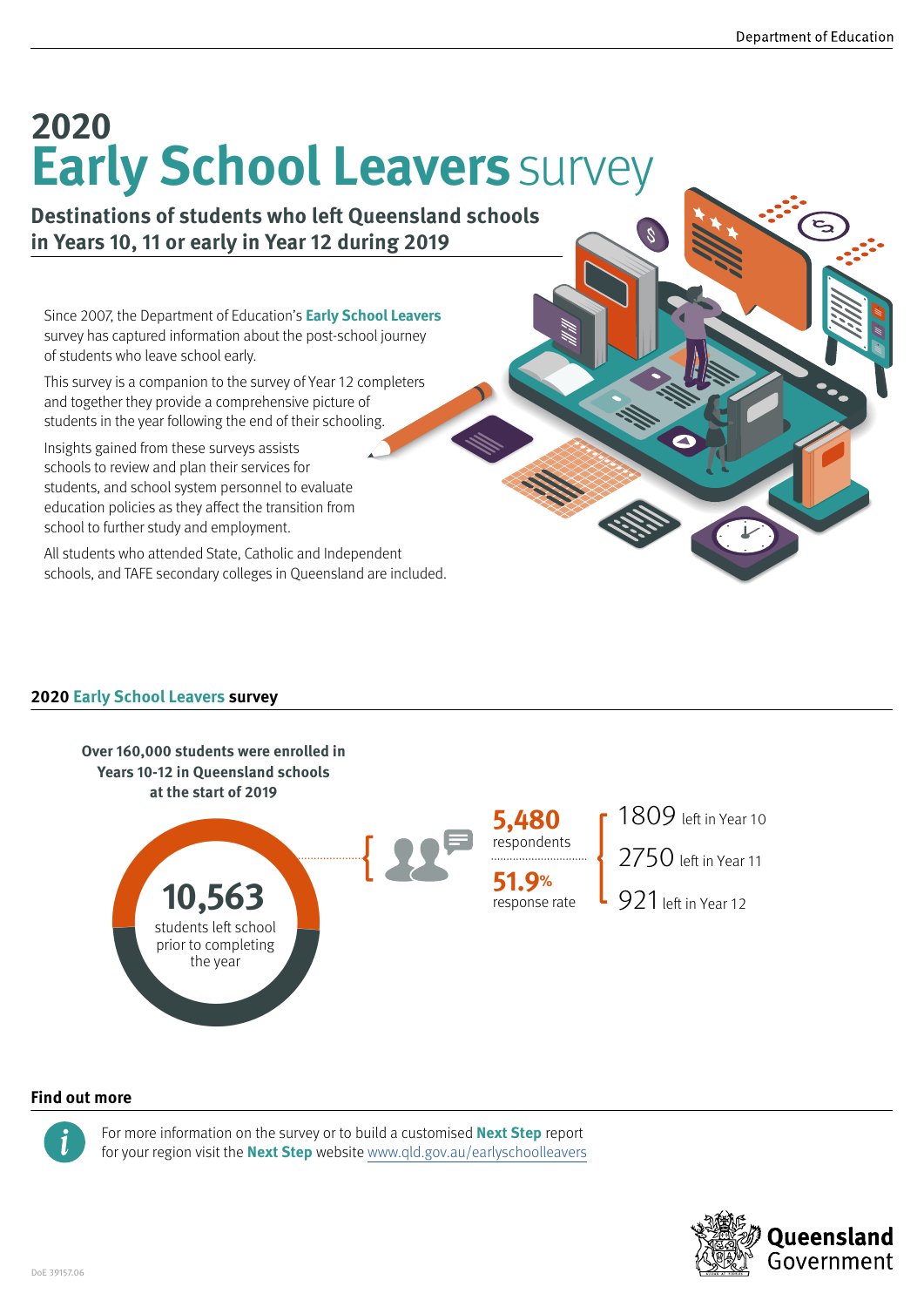**48.7**  $\rm{e}^{\rm{c}}$ 

### Post-school engagement

#### **Engagement in education, employment or training**



All early school leavers were assigned to a **main destination**. This categorisation system prioritises education related destinations over other destinations. For example early school leavers who were both studying and working are reported as studying for their main destination. Apprentices and trainees are reported as being in education or training.

The survey was conducted in August/September 2020, a time when the economy was beginning to recover from the **COVID-19** recession.



#### **Engagement by subgroups**

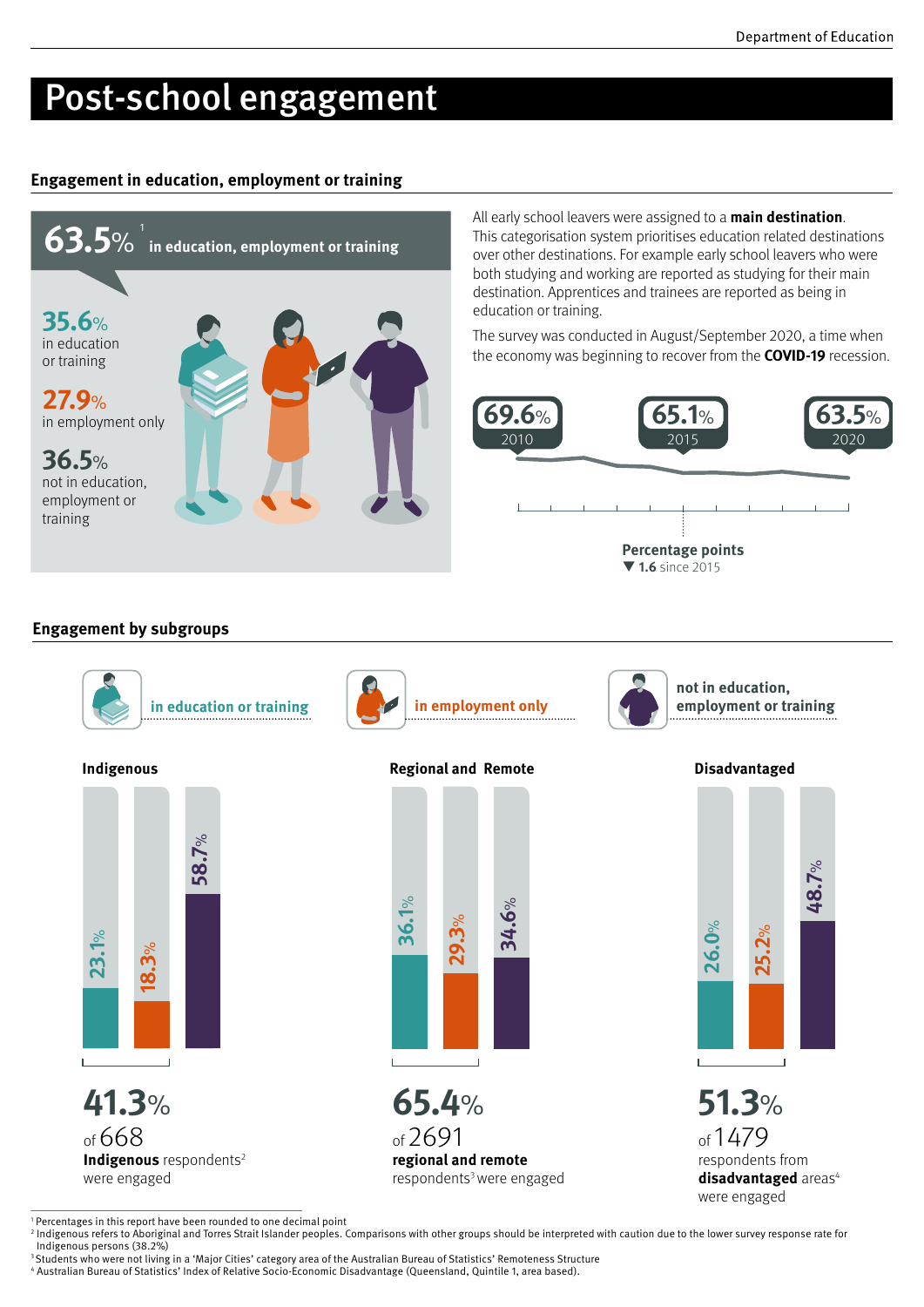# Post-school engagement

### **Why are they leaving?** Percentage point change **and the set of the set of the set of the set of the set of the set of the set of the set of the set of the set of the set of the set of the set of the set of the set of the**

**Single most important reason for leaving school and how they are engaged now**



**in education or training <b>in employment only in employment only** 

#### **To get a job/apprenticeship**



**Behaviour of other students** 

**disrupted my study**

**25.1**  $\aleph$  **44.1**  $\%$ 

**30.8** %

490 respondents

**8.9%**

▼ **0.3** since 2015

#### **Did not like school**



#### **Difficult academically**



**39.6** %



 $\blacktriangledown$ 

**not in education, employment or training**

#### **Health reasons**



#### **Study options did not meet my needs**



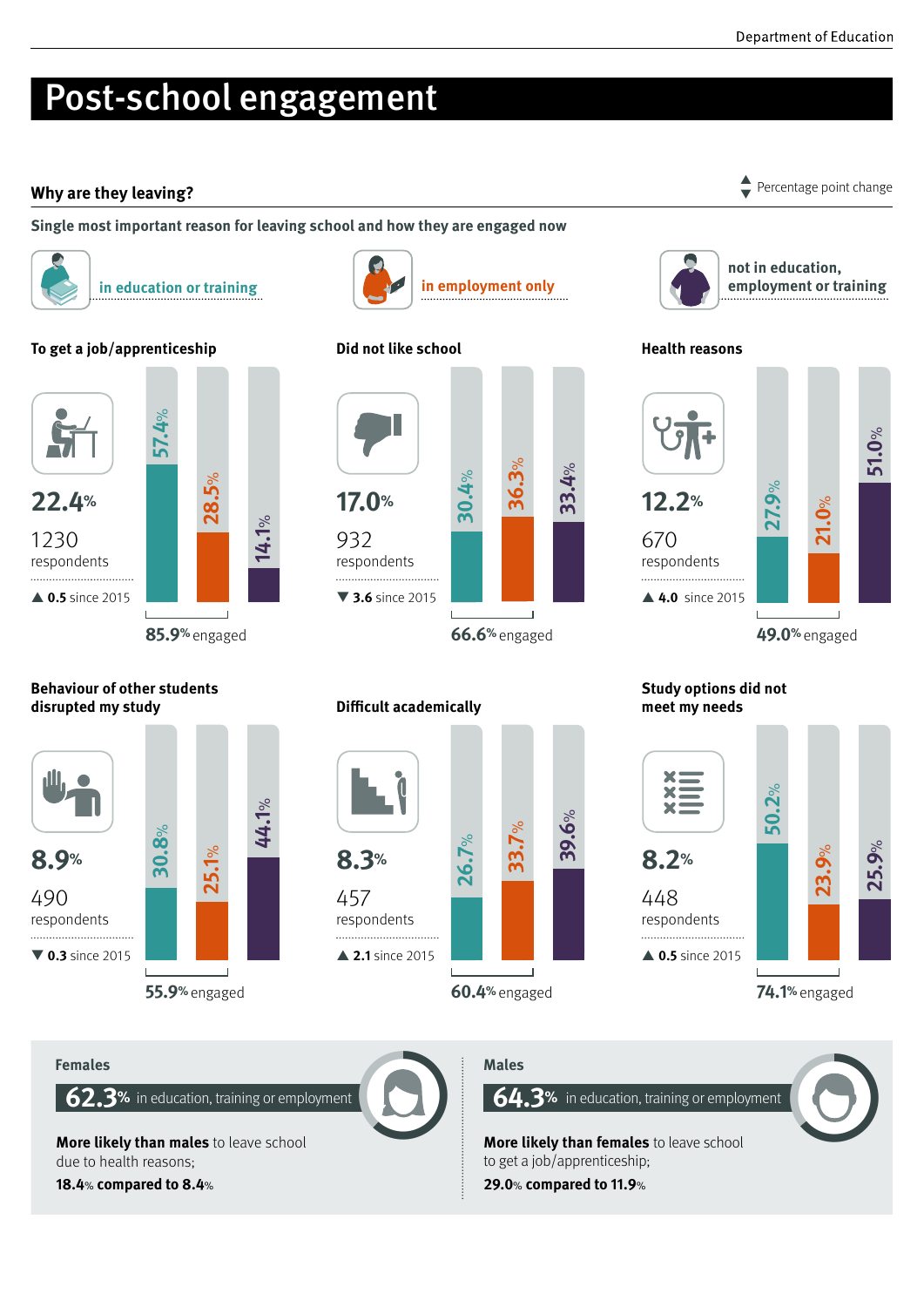### Main destination

#### **In education or training**



**Apprenticeship** remains the most popular education and training destination for early school leavers. Between 2019 and 2020 there was an increase for most education and training categories, except apprenticeships and secondary study, reflecting the tendency for young people to opt for study over employment during an economic downturn.





**21.3**% **compared to 4.6**%

| <b>Bachelor Degree</b>              | 0.9%  |
|-------------------------------------|-------|
| <b>1.0.2</b> since 2015             |       |
| VET Certificate IV+                 | 4.4%  |
| $\blacktriangledown$ 2.9 since 2015 |       |
| <b>VET Certificate III</b>          |       |
| $\triangle$ 0.2 since 2015          | 6.5%  |
| VET Certificate I-II/other<br>4.2%  |       |
| <b>1.3</b> since 2015               |       |
| <b>Apprenticeship</b>               | 14.9% |
| ▲ 1.0 since 2015                    |       |
| <b>Traineeship</b>                  |       |
| <b>1.4</b> since 2015               | 3.2%  |
| <b>Secondary study</b><br>!         |       |
| $\sqrt{0.6}$ since 2015             |       |

#### **In employment only**



or training. Between 2019 and 2020 there was a large decrease in the proportion of early school leavers in employment, reflecting the impact on the economy approximately six months after the COVID-19 pandemic was declared in Australia.

#### **Not in education, employment or training**



While there were 2000 early school leavers who were not engaged in work or study at the time of the survey, 36.2% had a job since leaving school. Overall, nearly 3 in 10 (29.3%) said the coronavirus pandemic was the main reason that they were not engaged and 12.5% were waiting for a job or study course to begin.

Percentage point change  $\blacktriangledown$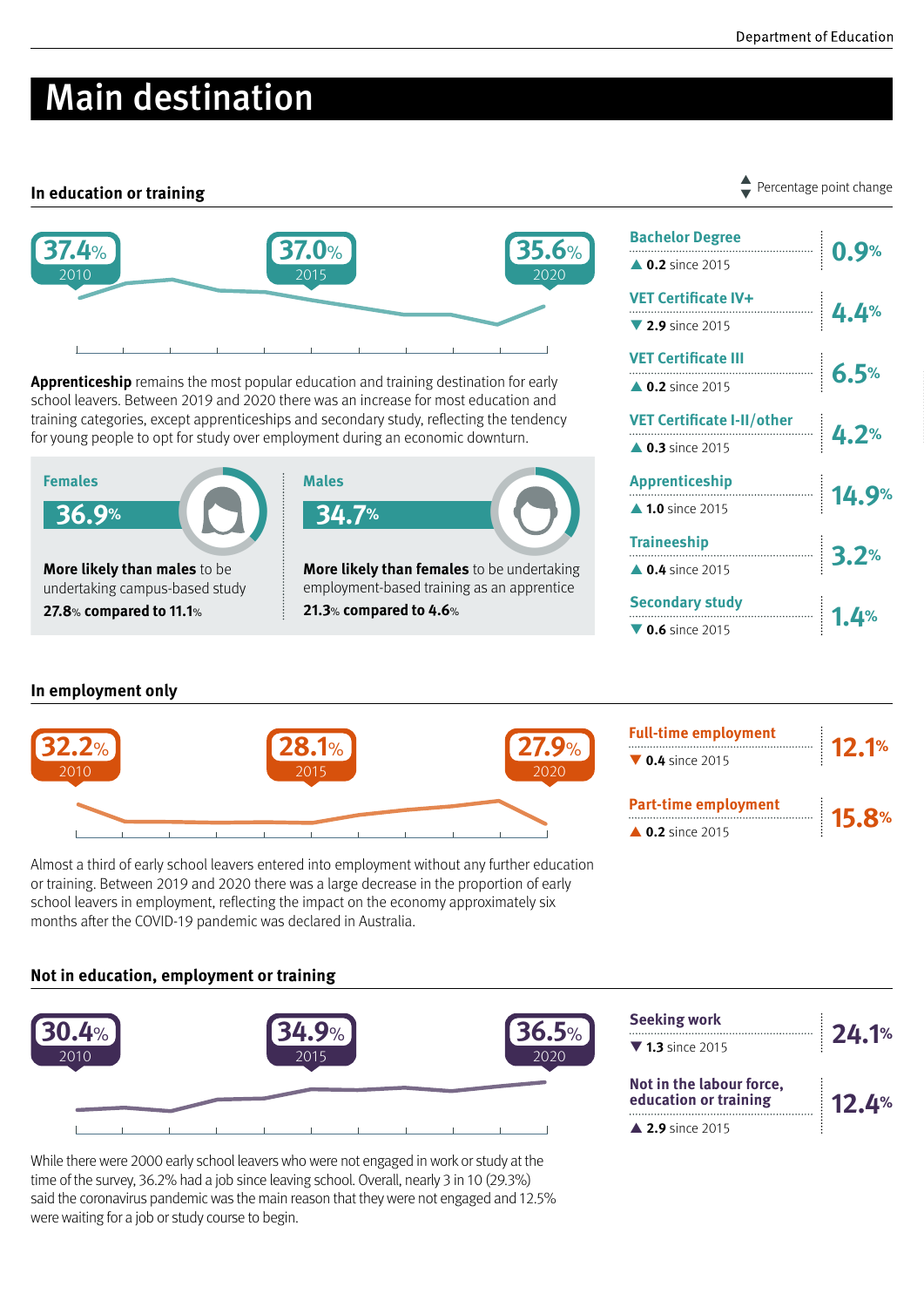**69.8%**

### Destination:

## Education and training



**combining study** with **paid employment**<br> **exploresness** 

 $\mathbf{E}$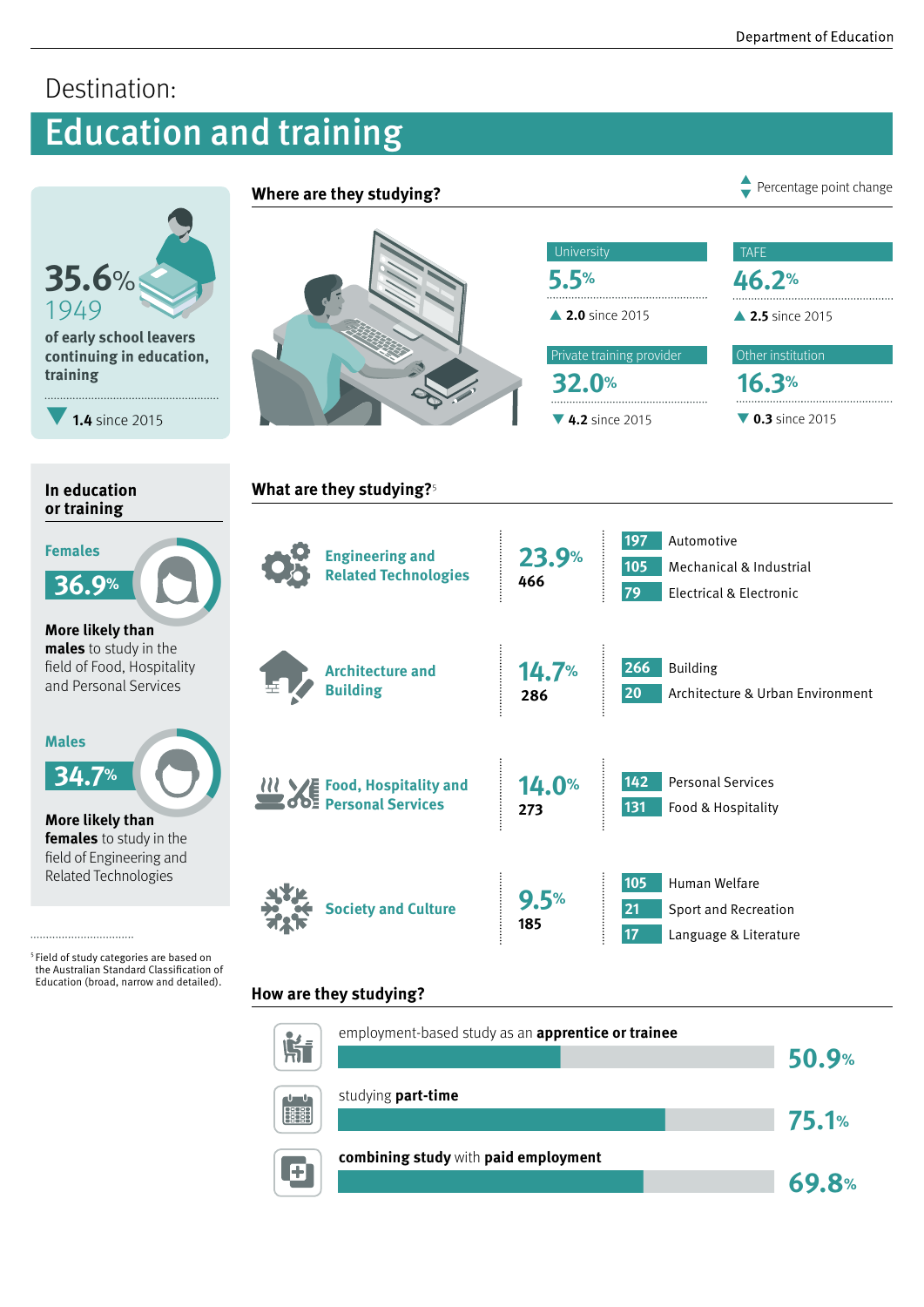**47.0%**

### Destination:

# Employment (total)

|                                                                                                                                                                                                                                                                                                                                  | Which industries are they working in?                               |                  |                                                          |                                     |                                                                                                                               | Percentage point change                                                                                               |  |
|----------------------------------------------------------------------------------------------------------------------------------------------------------------------------------------------------------------------------------------------------------------------------------------------------------------------------------|---------------------------------------------------------------------|------------------|----------------------------------------------------------|-------------------------------------|-------------------------------------------------------------------------------------------------------------------------------|-----------------------------------------------------------------------------------------------------------------------|--|
| <b>52.8%</b><br>2891<br>of early school leavers<br>were in paid employment                                                                                                                                                                                                                                                       | <b>Acccommodation</b><br>& Food Services                            |                  | <u>a.ň</u><br><b>Retail Trade</b><br><b>Construction</b> |                                     | $\bullet$ $\bullet$ (<br><b>Other Services</b>                                                                                | <b>Manufacturing</b>                                                                                                  |  |
|                                                                                                                                                                                                                                                                                                                                  | 21.7%                                                               | <b>19.8%</b>     |                                                          | 14.3%                               | 10.4%                                                                                                                         | 9.3%                                                                                                                  |  |
| 1.2 since 2015                                                                                                                                                                                                                                                                                                                   | $\blacktriangledown$ 2.8 since 2015                                 | ▲ 1.4 since 2015 |                                                          | $\blacktriangledown$ 2.2 since 2015 | $\blacktriangledown$ 0.1 since 2015                                                                                           | $\triangle$ 1.3 since 2015                                                                                            |  |
| In paid employment                                                                                                                                                                                                                                                                                                               | What jobs are they doing?7                                          |                  |                                                          |                                     |                                                                                                                               |                                                                                                                       |  |
| <b>Females</b><br>46.4%<br>More likely than                                                                                                                                                                                                                                                                                      | <b>Technicians and</b><br><b>Trades Workers</b><br><b>Labourers</b> |                  | <b>32.2%</b><br>930<br>▼ 2.7 since 2015                  |                                     | <b>Auto Electricians and Mechanics</b><br>154<br>117<br>Bricklayers, Carpenters & Joiners<br>95<br><b>Food Trades Workers</b> |                                                                                                                       |  |
| males to be working<br>as Sales Workers or<br>Community and Personal<br>Service Workers<br><b>Males</b>                                                                                                                                                                                                                          |                                                                     |                  | 27.3%<br>790<br>▲ 2.4 since 2015                         |                                     | 182<br>164<br>136                                                                                                             | <b>Construction &amp; Mining Labourers</b><br><b>Food Preparation Assistants</b><br>Farm, Forestry and Garden Workers |  |
| 56.6%<br>More likely than<br>females to be working<br>as Technician and Trades                                                                                                                                                                                                                                                   | <b>Sales Workers</b>                                                |                  | 19.7%<br>569<br>$\nabla$ 1.9 since 2015                  |                                     | 315<br>245                                                                                                                    | <b>Checkout Operators &amp; Office Cashiers</b><br>Sales Assistants & Salespersons                                    |  |
| Workers or Labourers<br>$^6$ This section examines the labour market<br>outcomes for all early school leavers. The                                                                                                                                                                                                               | <b>Community and</b><br><b>Personal Service</b><br><b>Workers</b>   |                  | 11.6%<br>336                                             | $\triangle$ 1.7 since 2015          | <b>Hospitality Workers</b><br>158<br>-61<br>56<br><b>Child Carers</b>                                                         | <b>Personal Carers &amp; Assistants</b>                                                                               |  |
| 52.8% figure includes 27.9% who were<br>only working and 24.8% who were both<br>working and studying. Those who were<br>working and studying are reported as<br>studying for their main destination.<br>Occupation categories are based on the<br>Australian and New Zealand Standard<br>Classification of Occupation (major and | How are they working?                                               |                  |                                                          |                                     |                                                                                                                               |                                                                                                                       |  |
|                                                                                                                                                                                                                                                                                                                                  | employed on a casual basis<br>լ է հա<br><b>ETH</b>                  |                  |                                                          |                                     |                                                                                                                               | 46.6%                                                                                                                 |  |
| minor groups).                                                                                                                                                                                                                                                                                                                   | working full-time<br>u un<br>H                                      |                  |                                                          |                                     |                                                                                                                               | <b>55.9%</b>                                                                                                          |  |

**combining work** with **further study combining work** with **further study** 

 $\mathbf{E}$